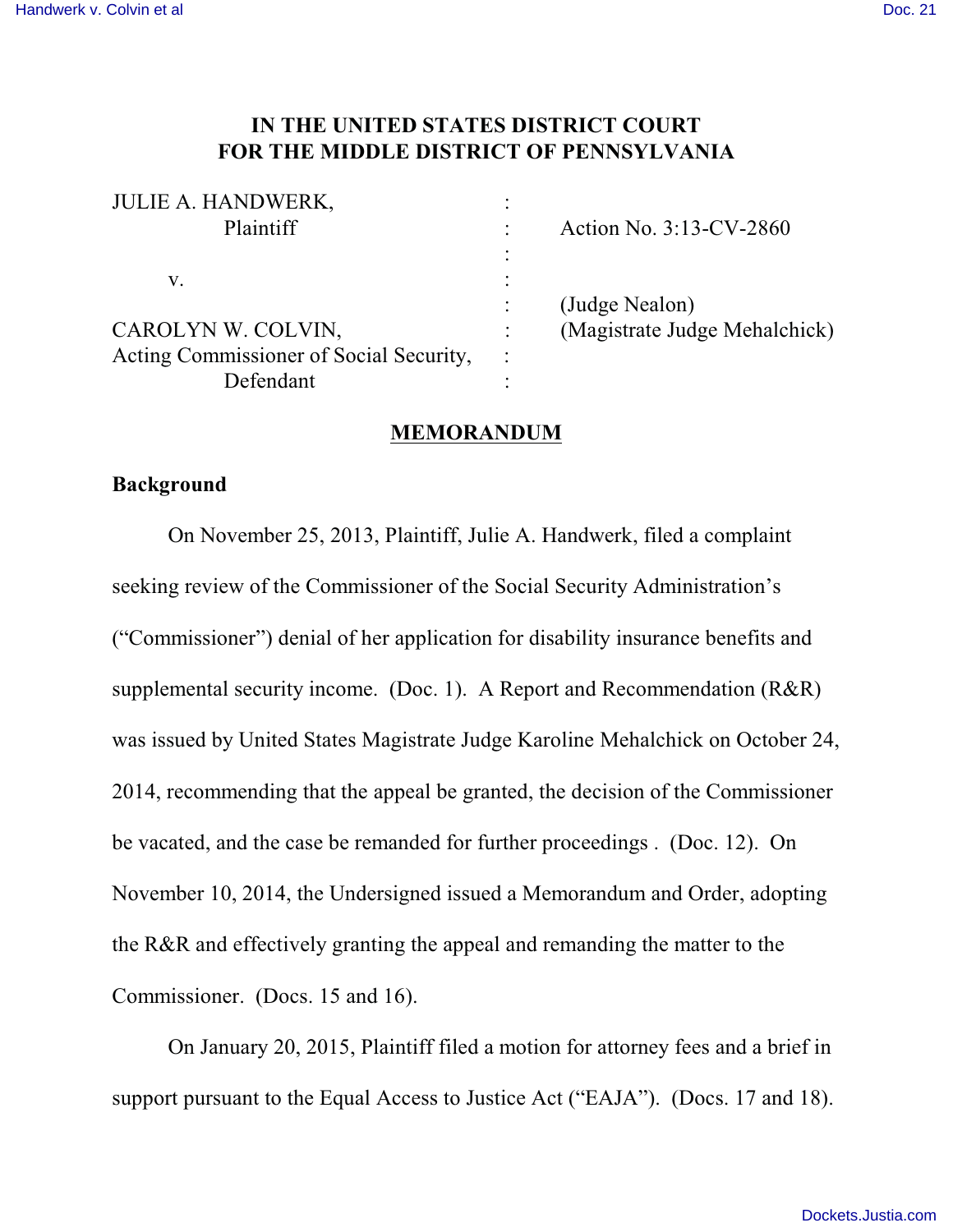On February 3, 2015, Defendant filed a brief in opposition. (Doc. 19). On February 5, 2015, Plaintiff filed a reply brief. (Doc. 20). This motion is now ripe for review.

### **Standard of Review**

In order to obtain attorney fees under the EAJA, a plaintiff must be the "prevailing party." See 28 U.S.C. § 2412(d). A "prevailing party" is one who has "achieved some of the benefit sought . . . [in] bringing the suit." Institutionalized Juveniles v. Sec. of Pub. Wel., 758 F.2d 897, 910 (3d Cir. 1985). In other words, if the court grants an appeal, and vacates the decision of and remands the matter to the Commissioner of the Social Security Administration ("SSA"), the plaintiff is considered to be the "prevailing party." Kadelski v. Sullivan, 30 F.3d 399, 401, note 2 (3d Cir. 1994).

The motion for attorney fees under the EAJA must be timely filed within thirty (30) days of the court's entry of final judgment. 28 U.S.C.  $\S$  2412(d)(1)(B). However, when the United States or its agency is a party to the action, there are sixty (60) days to file an appeal, and thus a social security appeal judgment does not become final until this sixty (60) day appeal period concludes. FED. R. APP. P. 4(a)(1). Therefore, for a social security appeal, a plaintiff has ninety (90) days to file for a motion for attorney fees. See White v. Barnhart, 2006 U.S. Dist. LEXIS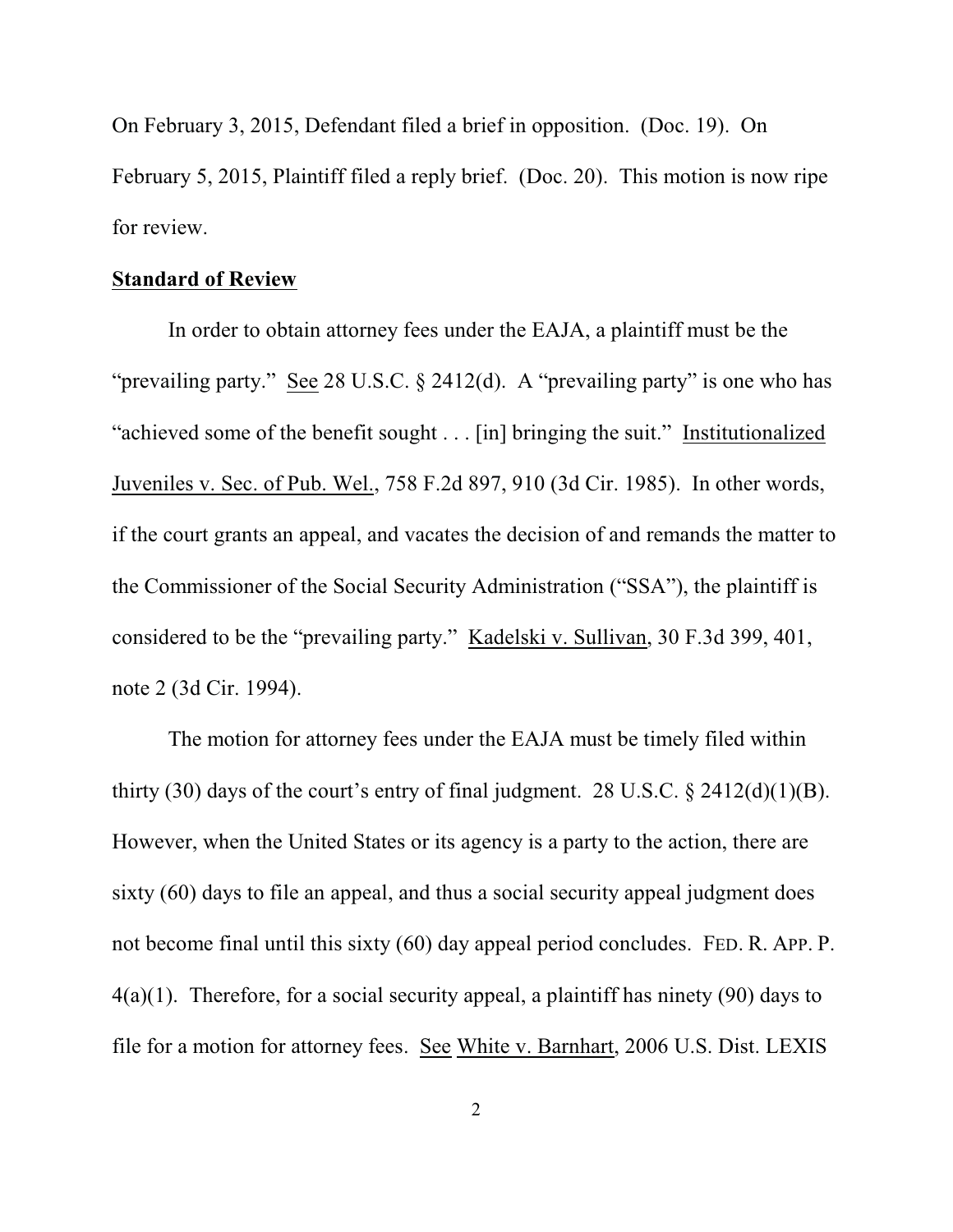59387, at \*6 (E.D. Pa. Aug. 18, 2006).

If these pre-requisites are met, a plaintiff can recover attorney fees unless the Commissioner's decision denying benefits was "substantially justified" both in fact and law, and no special circumstances make the fee award unjust. 28 U.S.C. § 2412(d)(2)(D); see Tressler v. Heckler, 748 F.2d 146, 149 (3d Cir. 1984).

The final consideration involves determining the proper amount of attorney fees to award. White, 2006 U.S. Dist. LEXIS 59387 at \* 12. Under the EAJA, a plaintiff is entitled to a filing fee reimbursement. 28 U.S.C.  $\&$  2412(a)(2). Regarding the attorney's hourly billing rate, on March 29, 1996, Public Law 103- 121 § 232(b)(1) was amended to permit a rate of one hundred twenty-five dollars (\$125.00) per billing hour, and provided for an increase in this figure in relation to the cost of living. The United States Court of Appeals for the Third Circuit has approved the use of the Consumer Price Index ("CPI") to calculate the cost of living adjustment to this baseline hourly billing rate. Dewalt v. Sullivan, 963 F.2d 27, 29 (3d Cir. 1992).

In determining the proper number of hours for an award of attorney fees under the EAJA, the party motioning for attorney fees must:

> demonstrate that its request is reasonable and [] put forward a good faith effort to exclude from a f[]ee request hours that are excessive, redundant, or otherwise unnecessary. However,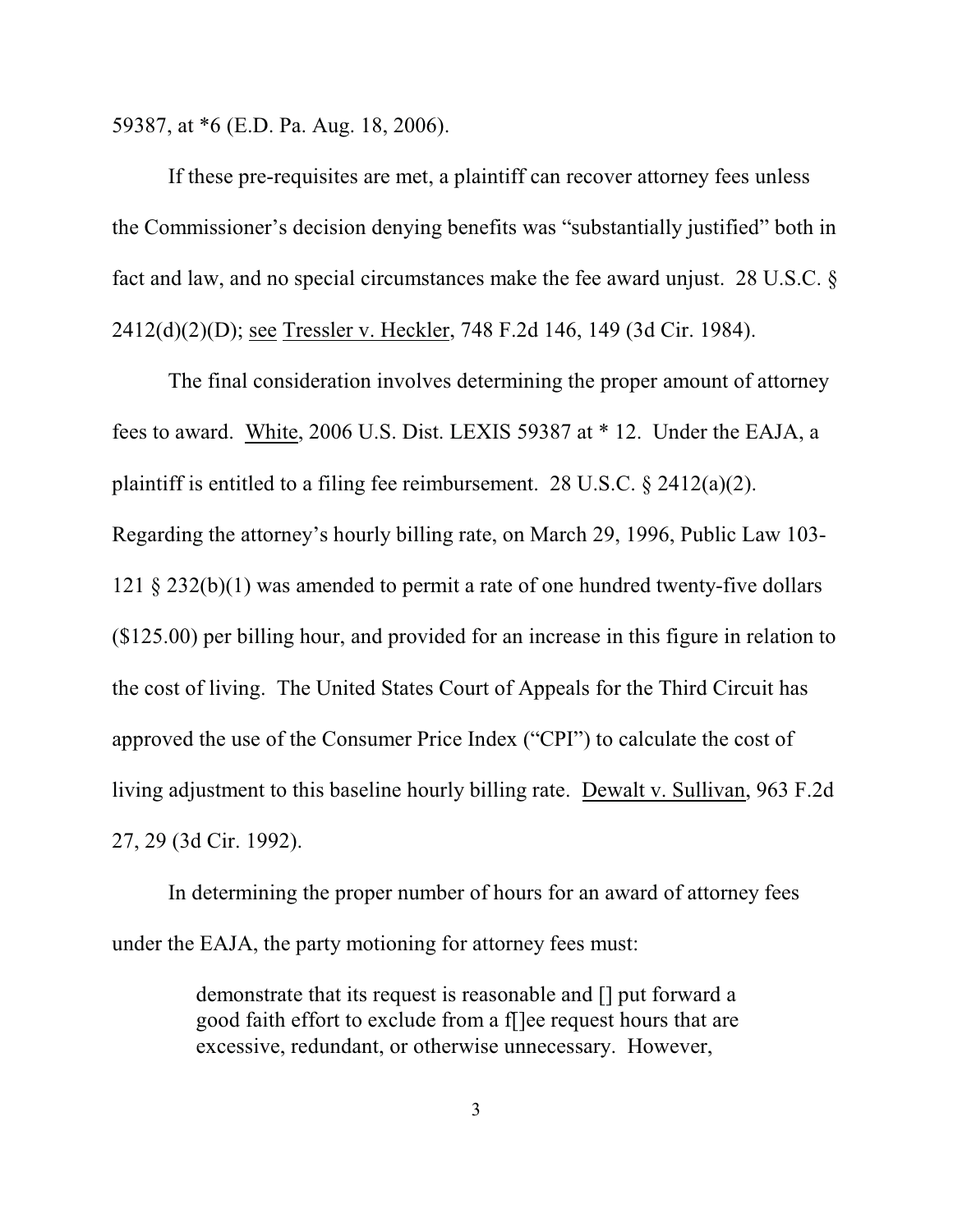aside from time allotted for proofreading, it is not reasonable for an attorney to bill for such administrative tasks that can easily be performed by non lawyers. [] If the opposing party objects to the number of hours proffered, that party must, through affidavit or brief, provide notice with sufficient specificity to the fee applicant the portion of the fee petition which must be defended. Further, although a district court can decrease the awarded fee based only upon factors raised by the opposing party, the fee award is not automatic and the court retains significant discretion to adjust the fee amount to reflect the objections given its superior understanding of the litigation.

White, 2006 U.S. Dist. LEXIS 59387 at \* 14-15 (citations omitted).

### **Discussion**

In her motion for attorney fees and the accompanying brief in support, Plaintiff seeks eight thousand three hundred sixty dollars and ninety-two cents (\$8,360.92) in attorney fees pursuant to the EAJA. (Doc. 18, p. 2). She asserts she is entitled to these fees because: (1) she is the "prevailing party;" (2) the Commissioner was not "substantially justified" in denying her benefits; (3) her motion was timely filed; (4) the attorney's hourly rate was calculated in accordance with the EAJA hourly rate and accounted for the increased living costs under the CPI; and (5) the forty-four and one tenth (44.1) hours billed were reasonable. (Id. at 3-9).

In the brief in opposition, Defendant does not challenge that Plaintiff was the prevailing party, that the Commissioner's decision was not substantially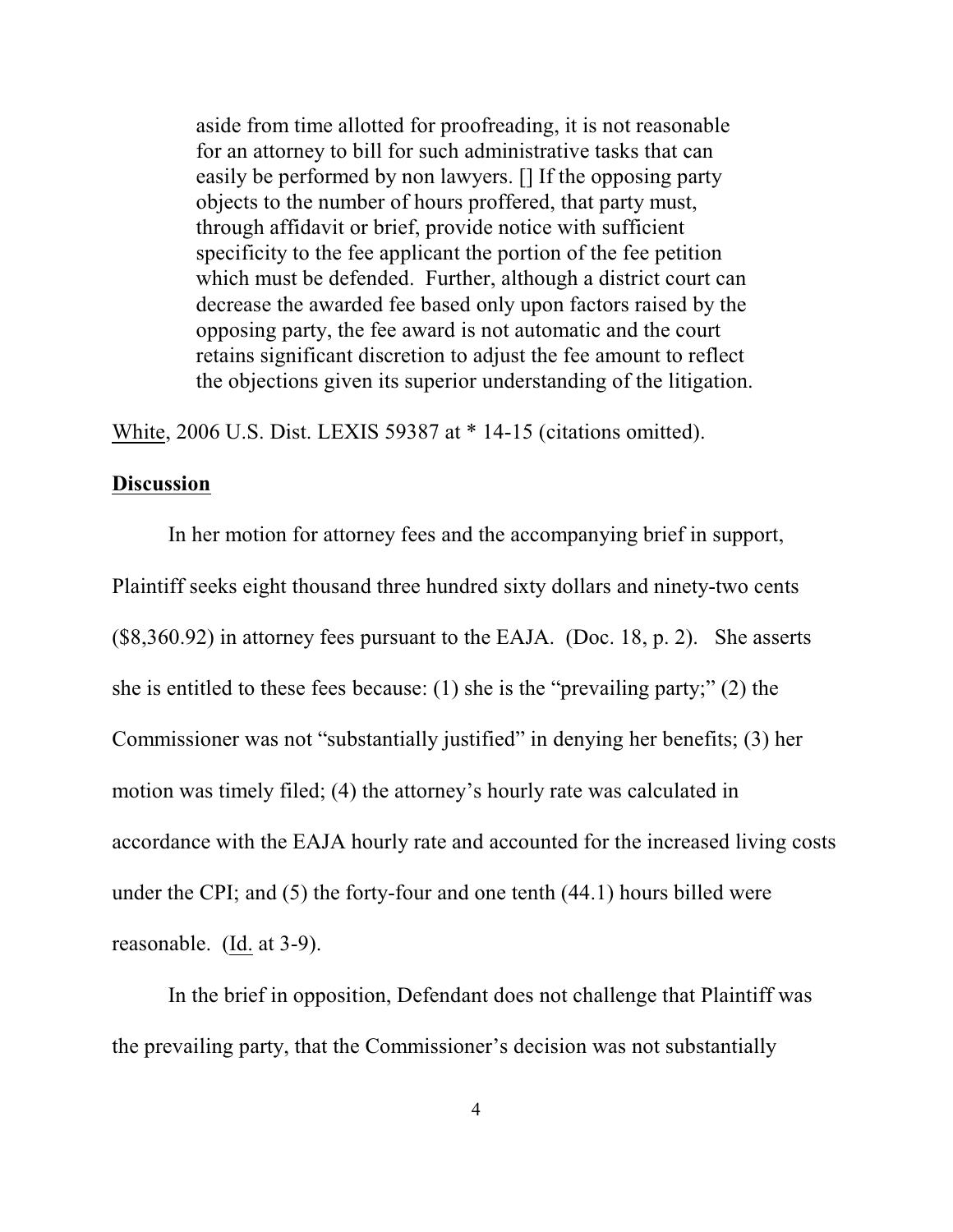justified, or that Plaintiff's petition was timely filed. (Doc. 19). Rather,

Defendant challenges the amount of hours billed and the requested fee. (Doc. 19). Defendant asserts that the amount of hours Plaintiff's counsel expended on the appeal should be reduced from forty-four and one tenth (44.1) hours to twenty and a half (20.5) hours, and that this reduced amount multiplied by the one hundred eighty-nine dollars and fifty-nine cents (189.59) reduces the amount to be awarded to three thousand eight hundred eighty-six dollars and fifty-nine cents (\$3,886.59). (Id.).

Specifically, Defendant first contends that the five and a half  $(5.5)$  hours<sup>1</sup> Plaintiff's attorney spent on "pre-complaint tasks and to draft the complaint" should be reduced to one (1) hour because "Plaintiff should not seek compensation under [the] EAJA for her attorney's work performed prior to commencement of her civil action on November 22, 2013. . . [and because] Plaintiff filed a simple complaint. . ." (Id. at 3-4).

Next, Defendant asserts that it would be unreasonable for Plaintiff to be awarded for the twenty-six and eight tenths (26.8) hours her counsel spent on

<sup>1</sup>Defendant mistakenly lists the preparation for the complaint as five and two tenths (5.2) hours, while Plaintiff's attorney billed five and five tenths (5.5) hours for this preparation. As such, we will be using the five and five tenths (5.5) calculation from Plaintiff's Complaint, (Doc. 17).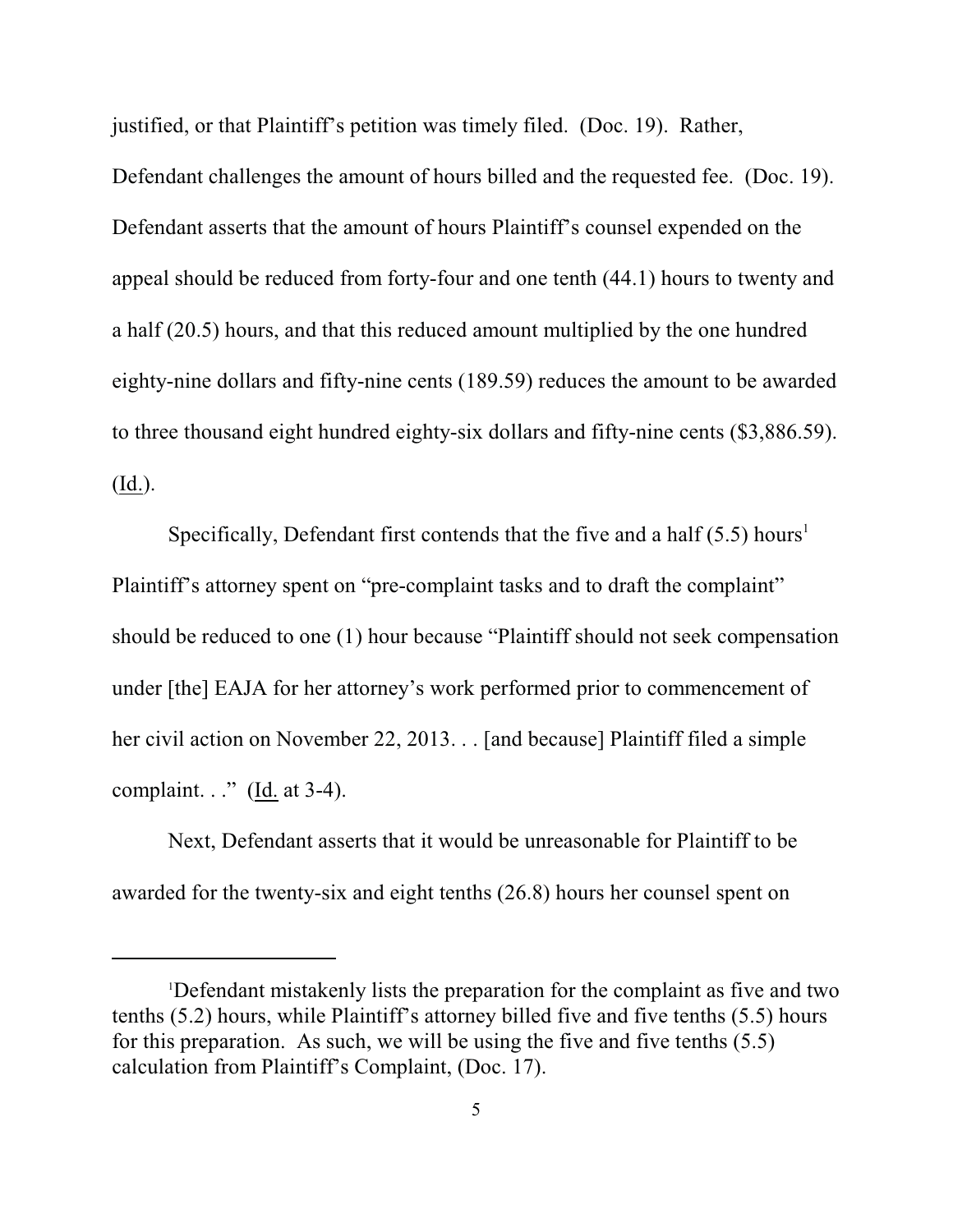"outlin[ing] the evidence and draft[ing] her complaint and brief in support []" because Plaintiff's appeal "did not involve any complicated or difficult legal contentions []" and "the administrative transcript that required review consisted of only 414 pages." (Doc. 19, p. 4). Instead, Defendant argues a more reasonable amount of time spent billed on this aspect of the case is fifteen (15) hours. (Id.).

Thirdly, Defendant argues that the six and two tenths (6.2) hours Plaintiff seeks for tasks performed by her counsel in reviewing Defendant's brief in opposition and drafting a reply are not reasonable because "Plaintiff merely rehashe[d] the arguments that she presented in her opening brief []." (Id. at 5). Instead, Defendant argues that, for these tasks, only two (2) hours maximum should be compensated. (Id.).

Finally, Defendant requests that the four and four tenths (4.4) hours Plaintiff's counsel billed to:

> Draft EAJA petition; commence draft of Brief in Support of Petition; Complete first draft of EAJA Brief in Support of Petition; Review draft EAJA Petition, memorandum, Notice of Motion, Proposed Order, Declaration, Plaintiff's Affidavit[] and Certificate of Service . . . should be reduced to 1 hour because the petition consists of boilerplate language, and the enumeration of hours is a function that can be performed by a secretary.

(Id.).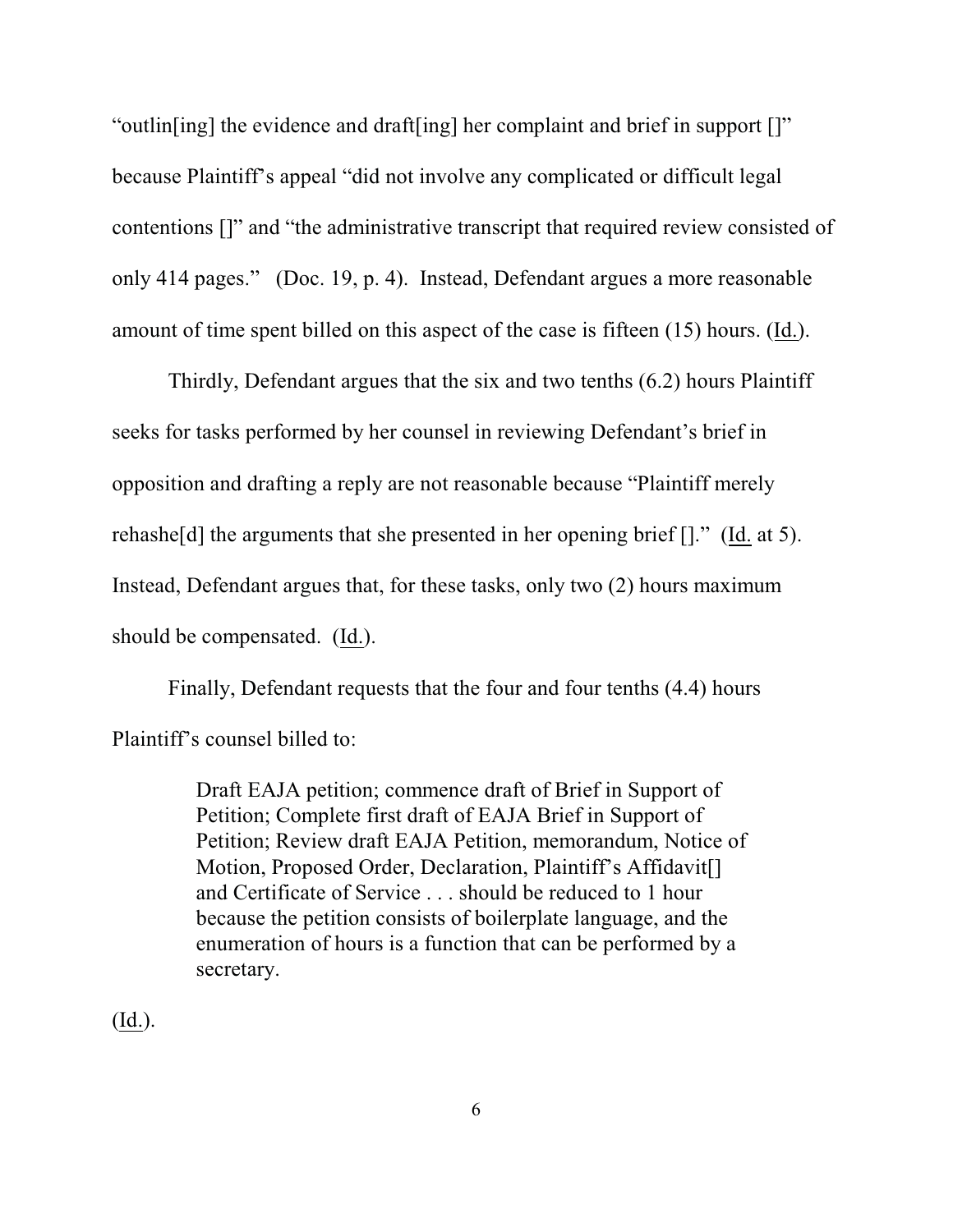In her reply brief, Plaintiff initially states that she will not be addressing Defendant's statement that the rate for which compensation was sought should be reduced, because Defendant failed to provide any rationale beyond this statement, and used the suggested one hundred eighty-nine dollar and fifty-nine cent (\$189.59) hourly rate to calculate her suggested reduced award. (Doc. 20, pp. 2- 3).

Plaintiff then asserts that she should be awarded for the forty-four and one tenth (44.1) hours as requested because: (1) case law has held that the amount of hours Plaintiff's attorney billed at each stage of litigation is reasonable; (2) Plaintiff's attorney was not the original attorney who handled the matter throughout the process with the SSA and therefore required time to become familiar with the case before preparing the complaint, and Plaintiff should therefore be awarded the original five and a half (5.5) hours requested; (3) the complaint and brief in support did not involve routine, uncomplicated issues of a social security claim and Plaintiff should therefore be awarded the original twentysix and eight tenths (26.8) hours requested ; (4) review of the brief in opposition and the subsequently filed reply brief involved two (2) issues separate from those raised in the complaint and a more in depth analysis regarding the third step of the sequential evaluation process, and Plaintiff should thus be awarded the original six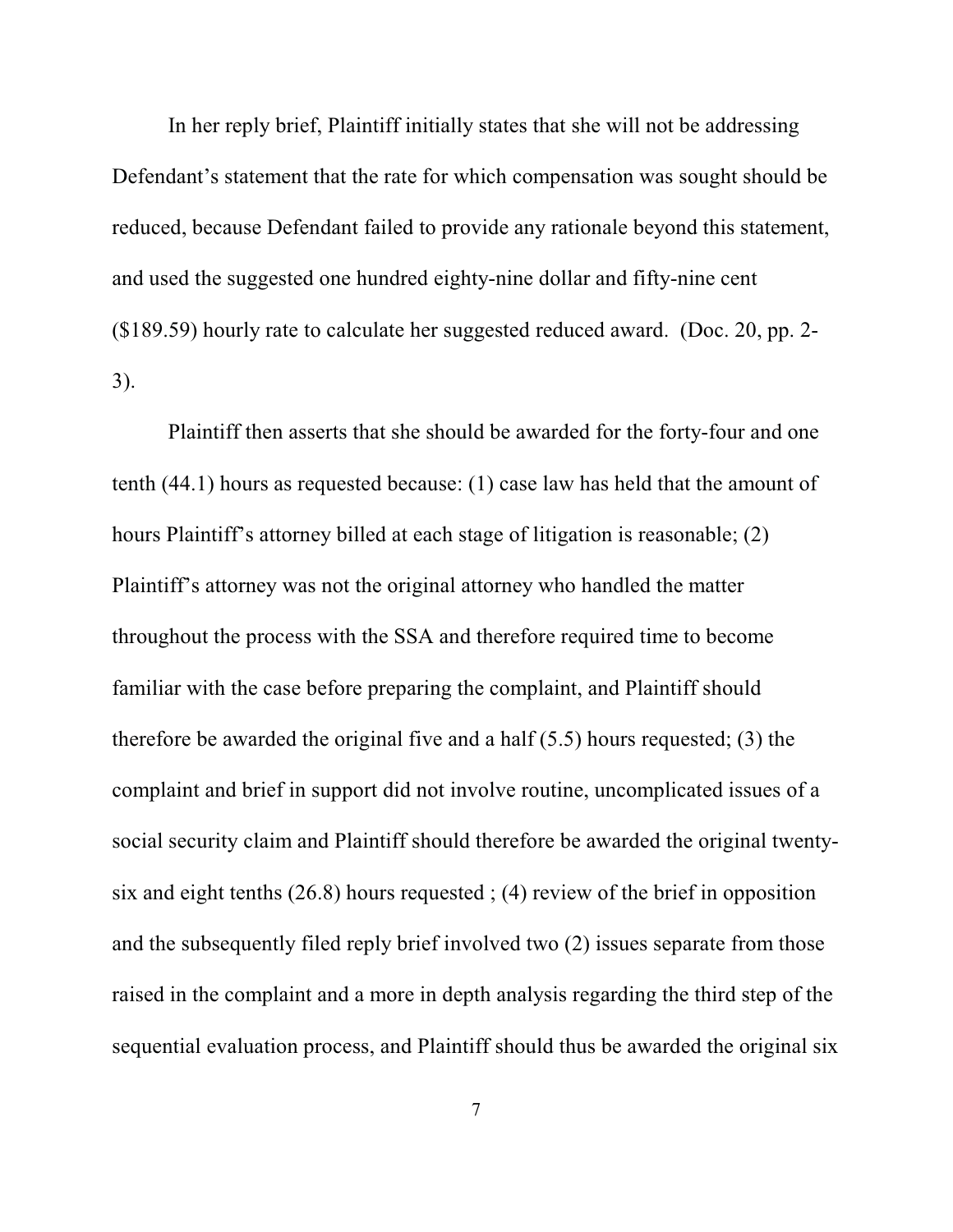and two tenths (6.2) hours requested; (5) the amount of time Plaintiff's counsel spent preparing the attorney fees motion and support brief in the amount of four and four tenths (4.4) hours was reasonable; and (6) Plaintiff should be awarded an additional six hundred forty-four dollars and sixty-one cents (\$644.61) for the three and four tenths (3.4) hours counsel expended in reviewing the brief in opposition to the motion for attorney fees. (Doc. 20, pp. 3-7). Thus, Plaintiff is now requesting attorney fees in the amount of nine thousand five dollars and fiftythree cents (\$9,005.53) for forty-seven and a half (47.5) hours her counsel expended on the appeal and the instant motion. (Id. at 7).

Initially, it is determined that Defendant's failure to support the assertion that Plaintiff's counsel's hourly billable rate was unreasonable, and Defendant's use of the suggested hourly rate of one hundred eighty-nine dollars and fifty-nine cents (\$189.59) to calculate the suggested reduced award in the brief in opposition, will result in this Court applying the one hundred eighty-nine dollar and fifty-nine cent (\$189.59) hourly rate to calculate Plaintiff's award.

Moreover, after review of the briefs and case law with facts similar to the case at hand, it is determined that the hours Plaintiff's counsel expended becoming familiar with the complaint, preparing the complaint and brief in support, preparing a reply brief, corresponding with her client, preparing her motion for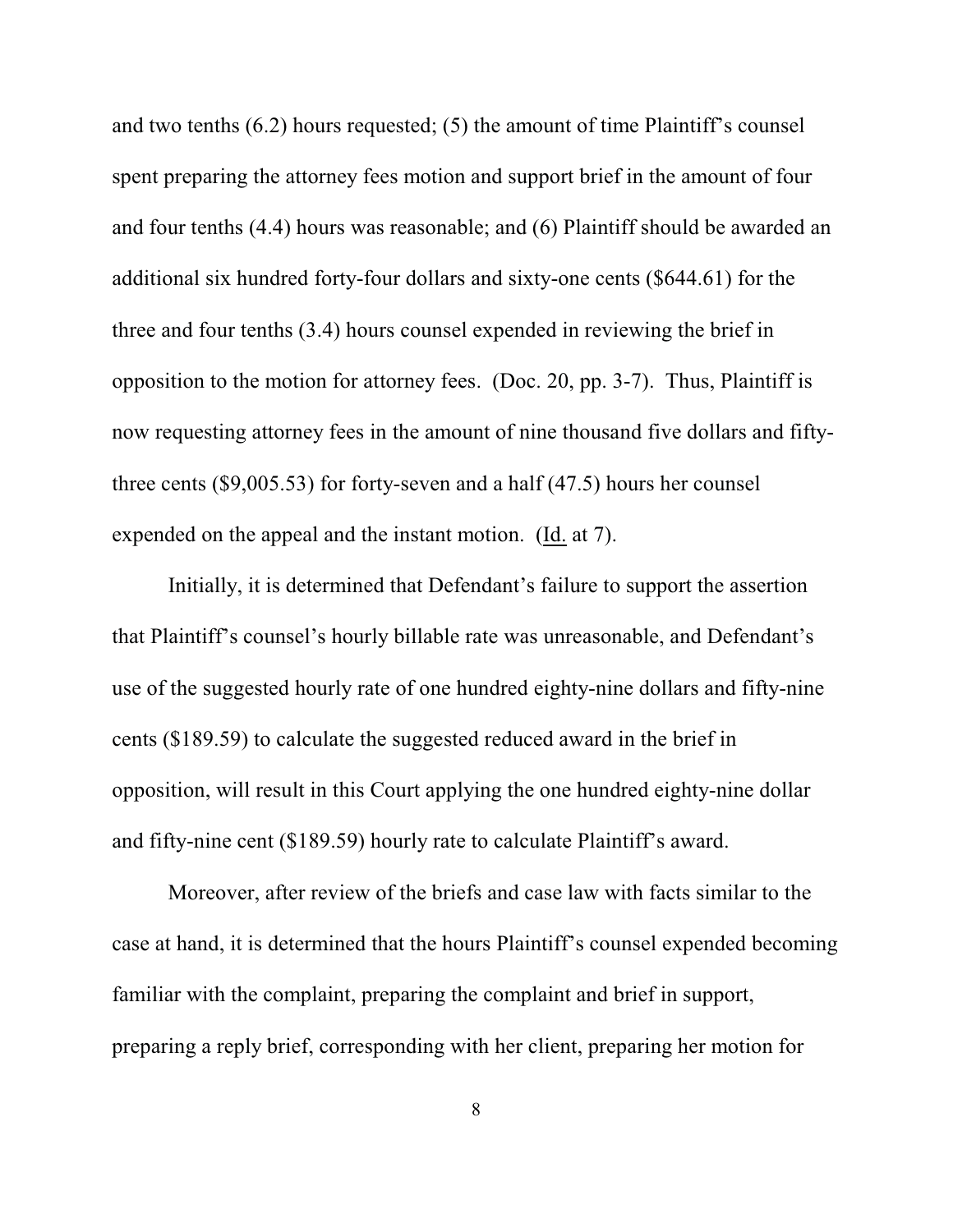attorney fees and brief in support, and reviewing the brief in opposition to this motion and preparing the reply brief are reasonable. With respect to the five and a half (5.5) hours Plaintiff's counsel spent becoming familiar with the case, because counsel had not represented Plaintiff in any prior SSA proceedings, it was reasonable for counsel to spend this amount of time becoming familiar with the prior SSA proceedings and medical records and to spend time discussing the case with Plaintiff. See Bastian v. Comm'r of Soc. Sec., 2009 U.S. Dist. LEXIS 42699, at \*9-10 (D.N.J. May 20. 2009) (the court held that it was reasonable for counsel to spend fourteen and a half (14.5) hours reviewing the record before preparing the complaint because counsel was "unfamiliar with the facts of this litigation prior to taking the case.").

Applying the same rationale, this Court finds that it was reasonable for Plaintiff's counsel to spend twenty-six and eight tenths (26.8) hours preparing the complaint and brief in support because this time included extensively outlining the record and preparing the issues included in the support brief, which cannot be concluded to be uncomplicated or simple issues as discussed in the R&R and Memorandum and Order.

With regards to Plaintiff's reply brief, it is determined that the six and two tenths (6.2) hours Plaintiff's counsel expended reviewing the brief in opposition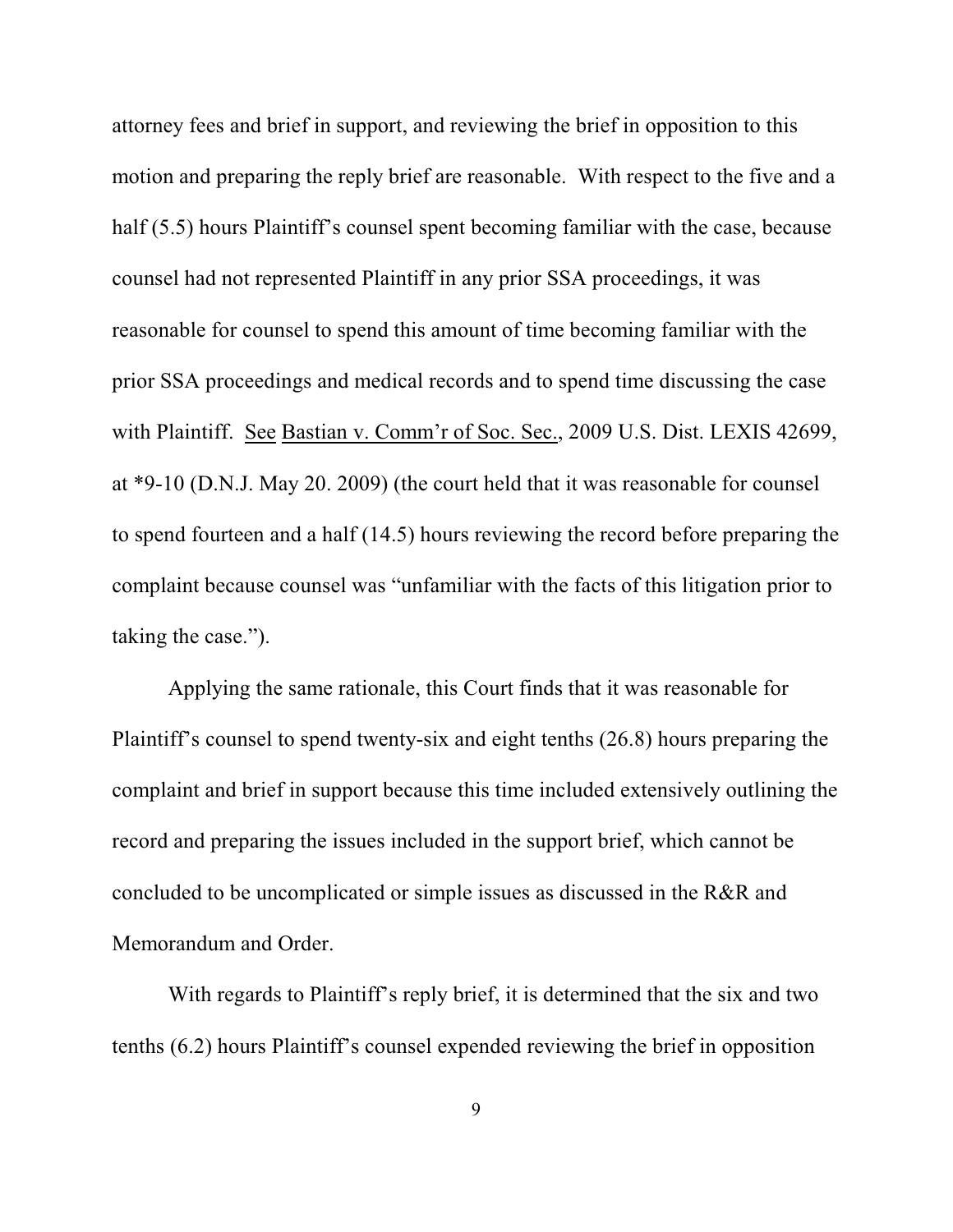and preparing the reply brief were reasonable because Plaintiff responded to the brief in opposition and did not merely rehash arguments made in the complaint and brief in support. See White, 2006 U.S. Dist. LEXIS 59387 at \*17-18 (holding that it was reasonable for Plaintiff's counsel to spend eight (8) hours preparing the reply brief because the brief "[did] not appear to be 'boilerplate' or a mere re-filing of the original brief.").

Likewise, the four and four tenths (4.4) hours Plaintiff's counsel spent preparing the motion for attorney fees pursuant to the EAJA and the brief in support were reasonable. Id. at \*19 (holding that it was reasonable for Plaintiff to spend three (3) hours preparing the EAJA petition). Because Defendant has not called into question the remaining one and two tenths (1.2) hours counsel spent communicating with Plaintiff regarding the status of the case and the R&R, this Court will calculate this time into Plaintiff's award.

Furthermore, this Court finds it reasonable for Plaintiff to recover the three and four tenths (3.4) hours Plaintiff's counsel spent in preparing the reply brief for the motion at hand because this brief did not contain considerable boilerplate language, but rather contained a substantial amount of case law supporting its motion and responding to Defendant's brief in opposition. Id. (the court would only allow reimbursement of two (2) hours of counsel's five (5) hours spent